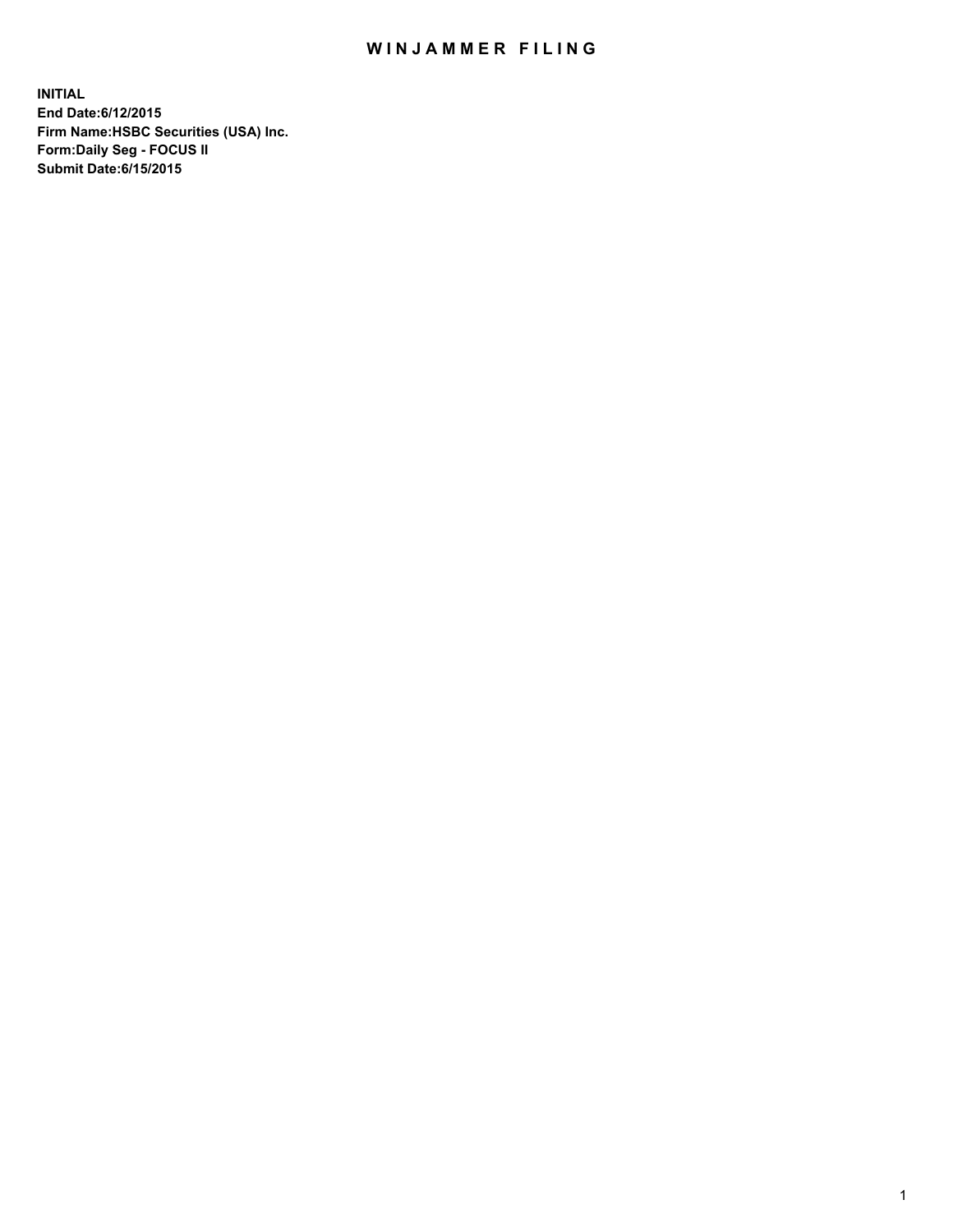## **INITIAL End Date:6/12/2015 Firm Name:HSBC Securities (USA) Inc. Form:Daily Seg - FOCUS II Submit Date:6/15/2015 Daily Segregation - Cover Page**

| Name of Company<br><b>Contact Name</b><br><b>Contact Phone Number</b><br><b>Contact Email Address</b>                                                                                                                                                                                                                          | <b>HSBC Securities (USA) Inc.</b><br>Steven richardson<br>212-525-6445<br>steven.richardson@us.hsbc.com |
|--------------------------------------------------------------------------------------------------------------------------------------------------------------------------------------------------------------------------------------------------------------------------------------------------------------------------------|---------------------------------------------------------------------------------------------------------|
| FCM's Customer Segregated Funds Residual Interest Target (choose one):<br>a. Minimum dollar amount: ; or<br>b. Minimum percentage of customer segregated funds required:%; or<br>c. Dollar amount range between: and; or<br>d. Percentage range of customer segregated funds required between: % and %.                        | 50,000,000<br>0 <sub>0</sub><br>0 <sub>0</sub>                                                          |
| FCM's Customer Secured Amount Funds Residual Interest Target (choose one):<br>a. Minimum dollar amount: ; or<br>b. Minimum percentage of customer secured funds required:%; or<br>c. Dollar amount range between: and; or<br>d. Percentage range of customer secured funds required between:% and%.                            | 10,000,000<br><u>0</u><br>0 <sub>0</sub><br>0 <sub>0</sub>                                              |
| FCM's Cleared Swaps Customer Collateral Residual Interest Target (choose one):<br>a. Minimum dollar amount: ; or<br>b. Minimum percentage of cleared swaps customer collateral required:% ; or<br>c. Dollar amount range between: and; or<br>d. Percentage range of cleared swaps customer collateral required between:% and%. | 70,000,000<br>00<br><u>00</u>                                                                           |

Attach supporting documents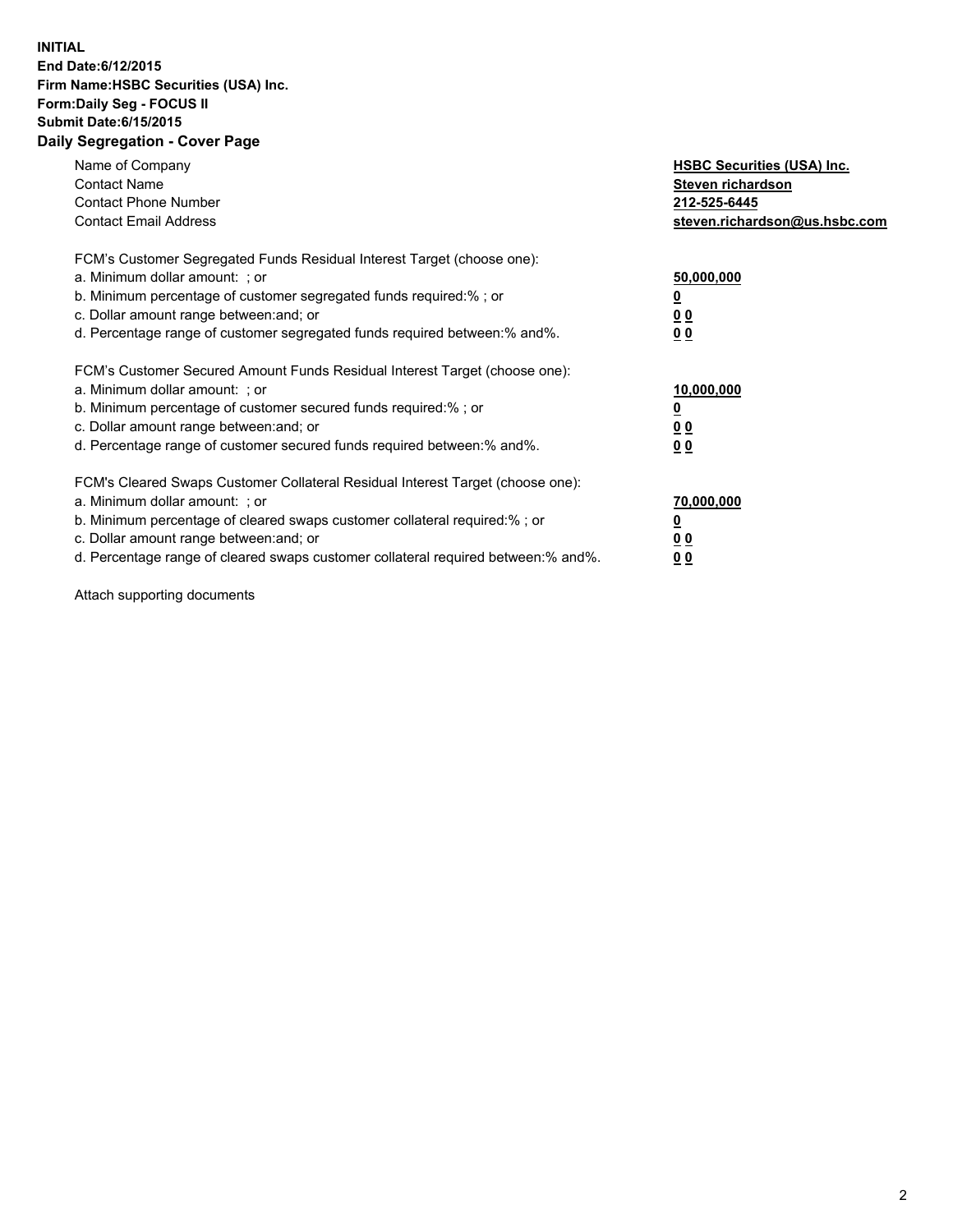**INITIAL End Date:6/12/2015 Firm Name:HSBC Securities (USA) Inc. Form:Daily Seg - FOCUS II Submit Date:6/15/2015 Daily Segregation - Secured Amounts**

|          | Foreign Futures and Foreign Options Secured Amounts                                                        |                            |
|----------|------------------------------------------------------------------------------------------------------------|----------------------------|
|          | Amount required to be set aside pursuant to law, rule or regulation of a foreign                           | $0$ [7305]                 |
|          | government or a rule of a self-regulatory organization authorized thereunder                               |                            |
| 1.       | Net ledger balance - Foreign Futures and Foreign Option Trading - All Customers                            |                            |
|          | A. Cash                                                                                                    | 67,125,720 [7315]          |
|          | B. Securities (at market)                                                                                  | 39,882,271 [7317]          |
| 2.       | Net unrealized profit (loss) in open futures contracts traded on a foreign board of trade                  | -3,364,865 [7325]          |
| 3.       | Exchange traded options                                                                                    |                            |
|          | a. Market value of open option contracts purchased on a foreign board of trade                             | $0$ [7335]                 |
|          | b. Market value of open contracts granted (sold) on a foreign board of trade                               | $0$ [7337]                 |
| 4.       | Net equity (deficit) (add lines 1. 2. and 3.)                                                              | 103,643,126 [7345]         |
| 5.       | Account liquidating to a deficit and account with a debit balances - gross amount                          | 1,060,370 [7351]           |
|          | Less: amount offset by customer owned securities                                                           | -1,060,370 [7352] 0 [7354] |
| 6.       | Amount required to be set aside as the secured amount - Net Liquidating Equity                             | 103,643,126 [7355]         |
|          | Method (add lines 4 and 5)                                                                                 |                            |
| 7.       | Greater of amount required to be set aside pursuant to foreign jurisdiction (above) or line                | 103,643,126 [7360]         |
|          | 6.                                                                                                         |                            |
|          | FUNDS DEPOSITED IN SEPARATE REGULATION 30.7 ACCOUNTS                                                       |                            |
| 1.       | Cash in banks                                                                                              |                            |
|          | A. Banks located in the United States                                                                      | 29,655,625 [7500]          |
|          | B. Other banks qualified under Regulation 30.7                                                             | 0 [7520] 29,655,625 [7530] |
| 2.       | Securities                                                                                                 |                            |
|          | A. In safekeeping with banks located in the United States                                                  | 39,882,271 [7540]          |
|          | B. In safekeeping with other banks qualified under Regulation 30.7                                         | 0 [7560] 39,882,271 [7570] |
| 3.       | Equities with registered futures commission merchants                                                      |                            |
|          | A. Cash                                                                                                    | $0$ [7580]                 |
|          | <b>B.</b> Securities                                                                                       | $0$ [7590]                 |
|          | C. Unrealized gain (loss) on open futures contracts                                                        | $0$ [7600]                 |
|          | D. Value of long option contracts                                                                          | $0$ [7610]                 |
|          | E. Value of short option contracts                                                                         | 0 [7615] 0 [7620]          |
| 4.       | Amounts held by clearing organizations of foreign boards of trade                                          |                            |
|          | A. Cash                                                                                                    | $0$ [7640]                 |
|          | <b>B.</b> Securities                                                                                       | $0$ [7650]                 |
|          | C. Amount due to (from) clearing organization - daily variation                                            | $0$ [7660]                 |
|          | D. Value of long option contracts                                                                          | $0$ [7670]                 |
|          | E. Value of short option contracts                                                                         | 0 [7675] 0 [7680]          |
| 5.       | Amounts held by members of foreign boards of trade                                                         |                            |
|          | A. Cash                                                                                                    | 61,333,609 [7700]          |
|          | <b>B.</b> Securities                                                                                       | $0$ [7710]                 |
|          | C. Unrealized gain (loss) on open futures contracts                                                        | -3,364,865 [7720]          |
|          | D. Value of long option contracts                                                                          | $0$ [7730]                 |
|          | E. Value of short option contracts                                                                         | 0 [7735] 57,968,744 [7740] |
| 6.       | Amounts with other depositories designated by a foreign board of trade                                     | 0 [7760]                   |
| 7.       | Segregated funds on hand                                                                                   | $0$ [7765]                 |
| 8.<br>9. | Total funds in separate section 30.7 accounts                                                              | 127,506,640 [7770]         |
|          | Excess (deficiency) Set Aside for Secured Amount (subtract line 7 Secured Statement<br>Page 1 from Line 8) | 23,863,514 [7380]          |
| 10.      | Management Target Amount for Excess funds in separate section 30.7 accounts                                | 10,000,000 [7780]          |
| 11.      | Excess (deficiency) funds in separate 30.7 accounts over (under) Management Target                         | 13,863,514 [7785]          |
|          |                                                                                                            |                            |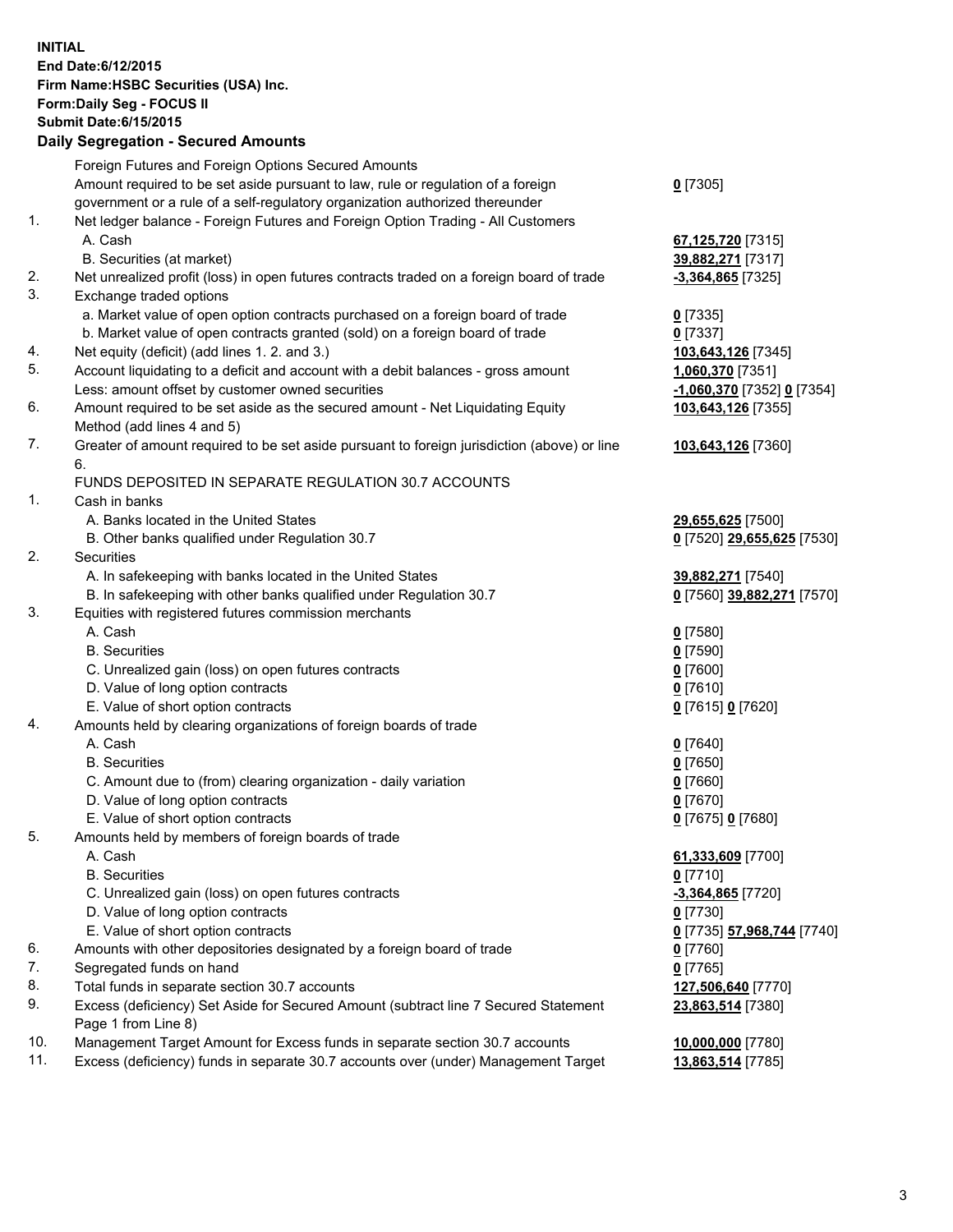|                                       | <b>INITIAL</b>                                                                                                |                            |  |  |  |  |
|---------------------------------------|---------------------------------------------------------------------------------------------------------------|----------------------------|--|--|--|--|
| End Date: 6/12/2015                   |                                                                                                               |                            |  |  |  |  |
| Firm Name: HSBC Securities (USA) Inc. |                                                                                                               |                            |  |  |  |  |
| Form: Daily Seg - FOCUS II            |                                                                                                               |                            |  |  |  |  |
|                                       | <b>Submit Date: 6/15/2015</b>                                                                                 |                            |  |  |  |  |
|                                       | Daily Segregation - Segregation Statement                                                                     |                            |  |  |  |  |
|                                       |                                                                                                               |                            |  |  |  |  |
|                                       | SEGREGATION REQUIREMENTS(Section 4d(2) of the CEAct)                                                          |                            |  |  |  |  |
| 1.                                    | Net ledger balance                                                                                            |                            |  |  |  |  |
|                                       | A. Cash                                                                                                       | 183,639,088 [7010]         |  |  |  |  |
|                                       | B. Securities (at market)                                                                                     | 655,501,966 [7020]         |  |  |  |  |
| 2.<br>3.                              | Net unrealized profit (loss) in open futures contracts traded on a contract market<br>Exchange traded options | 64,190,176 [7030]          |  |  |  |  |
|                                       | A. Add market value of open option contracts purchased on a contract market                                   | 97,857,992 [7032]          |  |  |  |  |
|                                       | B. Deduct market value of open option contracts granted (sold) on a contract market                           | 4,971,259 [7033]           |  |  |  |  |
| 4.                                    | Net equity (deficit) (add lines 1, 2 and 3)                                                                   | 996,217,963 [7040]         |  |  |  |  |
| 5.                                    | Accounts liquidating to a deficit and accounts with                                                           |                            |  |  |  |  |
|                                       | debit balances - gross amount                                                                                 | 2,245,565 [7045]           |  |  |  |  |
|                                       | Less: amount offset by customer securities                                                                    | -2,245,565 [7047] 0 [7050] |  |  |  |  |
| 6.                                    | Amount required to be segregated (add lines 4 and 5)                                                          | 996,217,963 [7060]         |  |  |  |  |
|                                       | FUNDS IN SEGREGATED ACCOUNTS                                                                                  |                            |  |  |  |  |
| 7.                                    | Deposited in segregated funds bank accounts                                                                   |                            |  |  |  |  |
|                                       | A. Cash                                                                                                       | 10,317,674 [7070]          |  |  |  |  |
|                                       | B. Securities representing investments of customers' funds (at market)                                        | $0$ [7080]                 |  |  |  |  |
|                                       | C. Securities held for particular customers or option customers in lieu of cash (at                           | 184,589,940 [7090]         |  |  |  |  |
|                                       | market)                                                                                                       |                            |  |  |  |  |
| 8.                                    | Margins on deposit with derivatives clearing organizations of contract markets                                |                            |  |  |  |  |
|                                       | A. Cash                                                                                                       | 247,964,722 [7100]         |  |  |  |  |
|                                       | B. Securities representing investments of customers' funds (at market)                                        | 31,198,398 [7110]          |  |  |  |  |
|                                       | C. Securities held for particular customers or option customers in lieu of cash (at                           | 470,912,026 [7120]         |  |  |  |  |
|                                       | market)                                                                                                       |                            |  |  |  |  |
| 9.                                    | Net settlement from (to) derivatives clearing organizations of contract markets                               | 13,392,648 [7130]          |  |  |  |  |
| 10.                                   | Exchange traded options                                                                                       |                            |  |  |  |  |
|                                       | A. Value of open long option contracts                                                                        | 97,857,992 [7132]          |  |  |  |  |
|                                       | B. Value of open short option contracts                                                                       | 4,971,259 [7133]           |  |  |  |  |
| 11.                                   | Net equities with other FCMs                                                                                  |                            |  |  |  |  |
|                                       | A. Net liquidating equity                                                                                     | 47,540,245 [7140]          |  |  |  |  |
|                                       | B. Securities representing investments of customers' funds (at market)                                        | $0$ [7160]                 |  |  |  |  |
|                                       | C. Securities held for particular customers or option customers in lieu of cash (at                           | 0 <sup>[7170]</sup>        |  |  |  |  |
|                                       | market)                                                                                                       |                            |  |  |  |  |
| 12.                                   | Segregated funds on hand                                                                                      | $0$ [7150]                 |  |  |  |  |
| 13.                                   | Total amount in segregation (add lines 7 through 12)                                                          | 1,098,802,386 [7180]       |  |  |  |  |
| 14.                                   | Excess (deficiency) funds in segregation (subtract line 6 from line 13)                                       | 102,584,423 [7190]         |  |  |  |  |
| 15.                                   | Management Target Amount for Excess funds in segregation                                                      | 50,000,000 [7194]          |  |  |  |  |
| 16.                                   | Excess (deficiency) funds in segregation over (under) Management Target Amount                                | 52,584,423 [7198]          |  |  |  |  |

Excess